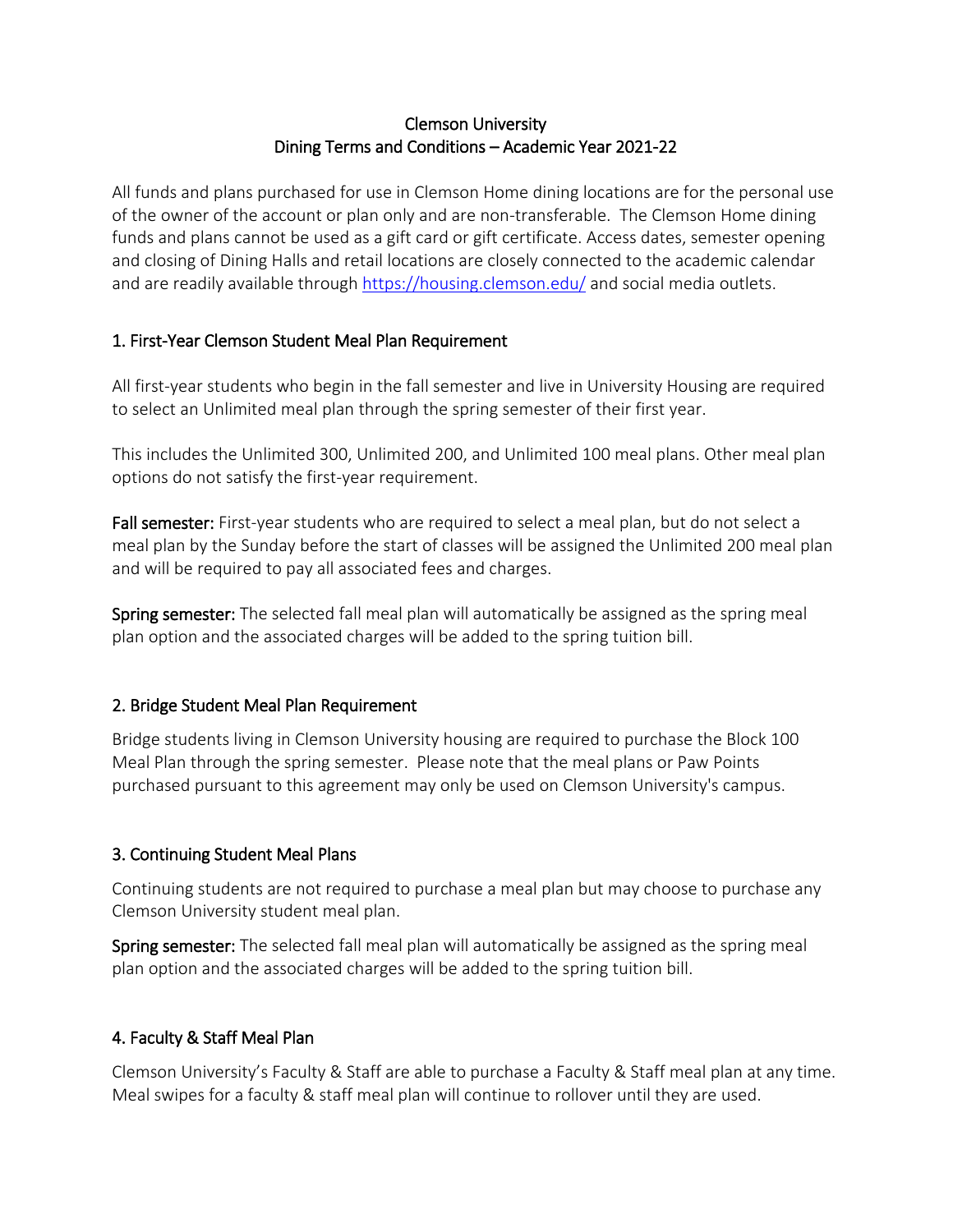The Faculty & Staff meal plan is nonrefundable.

## 5. Upgrade, Downgrade, and Cancellation

Downgrade and Cancellation: With the exception of first-year and Bridge students, students may request to downgrade or cancel their meal plan during a specified timeframe during the semester. Such requests must be submitted in person at the TigerOne Card Office. A \$40 cancel/downgrade fee will apply. Downgrade and Cancellations dates for 2021-22 are:

- August 30 September 3 for Fall 2021 semester
- January 24 28 for Spring 2022 semester

After the period specified above, students will not be able to downgrade or cancel their meal plan except as provided in the Appeal Process set forth below.

Paw Points associated with each meal plan will remain at the same price and value as if purchased at the beginning of the semester. Paw Points are not pro-rated when changing a meal plan.

Upgrade: Students may upgrade their meal plan throughout the semester in person at the TigerOne Card Office starting at the specified dates below:

- Starting August 30 for Fall 2021 semester
- Starting January 24 for Spring 2022 semester

#### 6. Refunds

Generally, all meal plans are nonrefundable. In addition to this section, see sections 5, 7, 10, and 11 for more details on the limited circumstances in which a refund may be granted.

First-year students and Bridge students who live in University Housing may only terminate their meal plan for one of the following reasons:

a. Approval by University Housing to commute (must live within Anderson, Pickens, or Oconee Counties);

b. Withdrawal from the University or failure to enroll;

c. Absence from the University for academic reasons (e.g., study abroad or co-op);

d. Medical condition with dietary requirements that cannot be met by Dining provided that the student: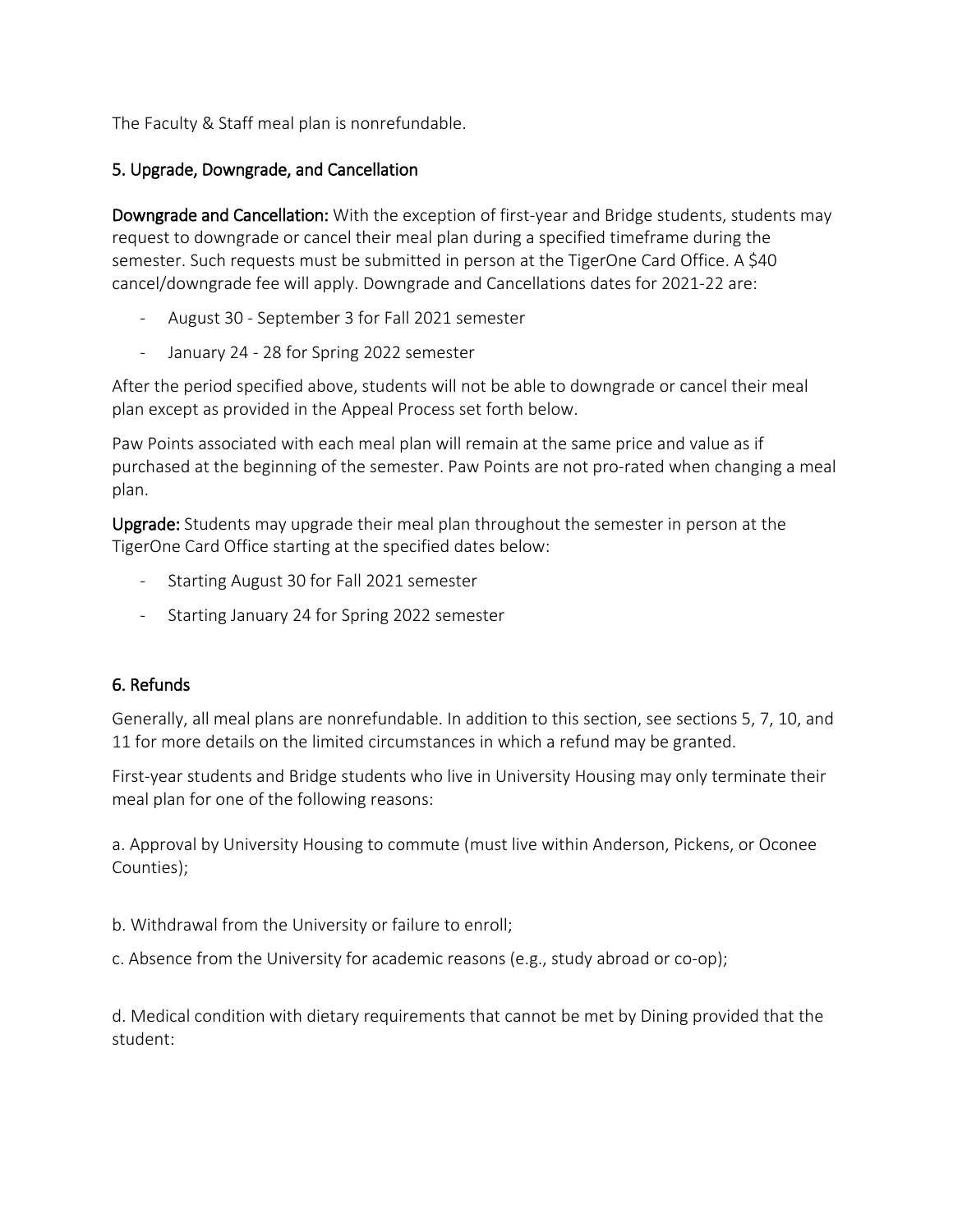1. Submits documentation from a physician to the Housing & Dining Appeals Committee and to Student Accessibility Services setting forth the student's specific dietary requirements, and

2. Meets with the University's [Registered Dietitian.](mailto:nutrition@clemson.edu)

e. Other good cause as determined by the Housing & Dining Appeals Committee in their sole discretion.

Summer Meal Plans: Summer meal plans are nonrefundable once purchased.

## 7. Appeals

Appeals will not be accepted during the last six weeks of the semester. Students must submit documentation supporting their request to the Appeals Committee before cancellation of a meal plan will be considered. Please refer to the Clemson Home website for additional information regarding supporting documentation.

If cancellation is granted, the Appeals Committee, in its sole discretion, will determine whether a refund will be awarded and the amount of such refund. Excluding withdrawal from the university, student will be required to pay all costs and fees related to termination of the meal plan.

Purchased Paw Points are non-refundable and non-transferable.

Unused meal swipes for student meal plans expire at the end of each semester. Refunds for unused meal swipes will not be issued.

Refunds for unused meal plans will not be issued at the end of the semester if a student fails to opt out prior to payment of tuition or drop the selected meal plan during the specified drop/change week during the semester. If a meal plan is no longer desired by upperclassmen, transfers, commuters, or graduate students, they must opt out via iROAR Optional Fees prior to paying tuition for the semester.

Students who withdraw from the University during the last six weeks of the semester are not entitled to a refund.

#### 8. Meal Plan Rollover Policy - Fall to Spring

All fall meal plan selections will automatically rollover as the meal plan selection for the spring semester and will be added to the spring tuition bill. Failure to review the spring student tuition bill does not constitute grounds for refund or cancellation.

You may change your meal plan selection for the spring semester in the Optional Fees section of